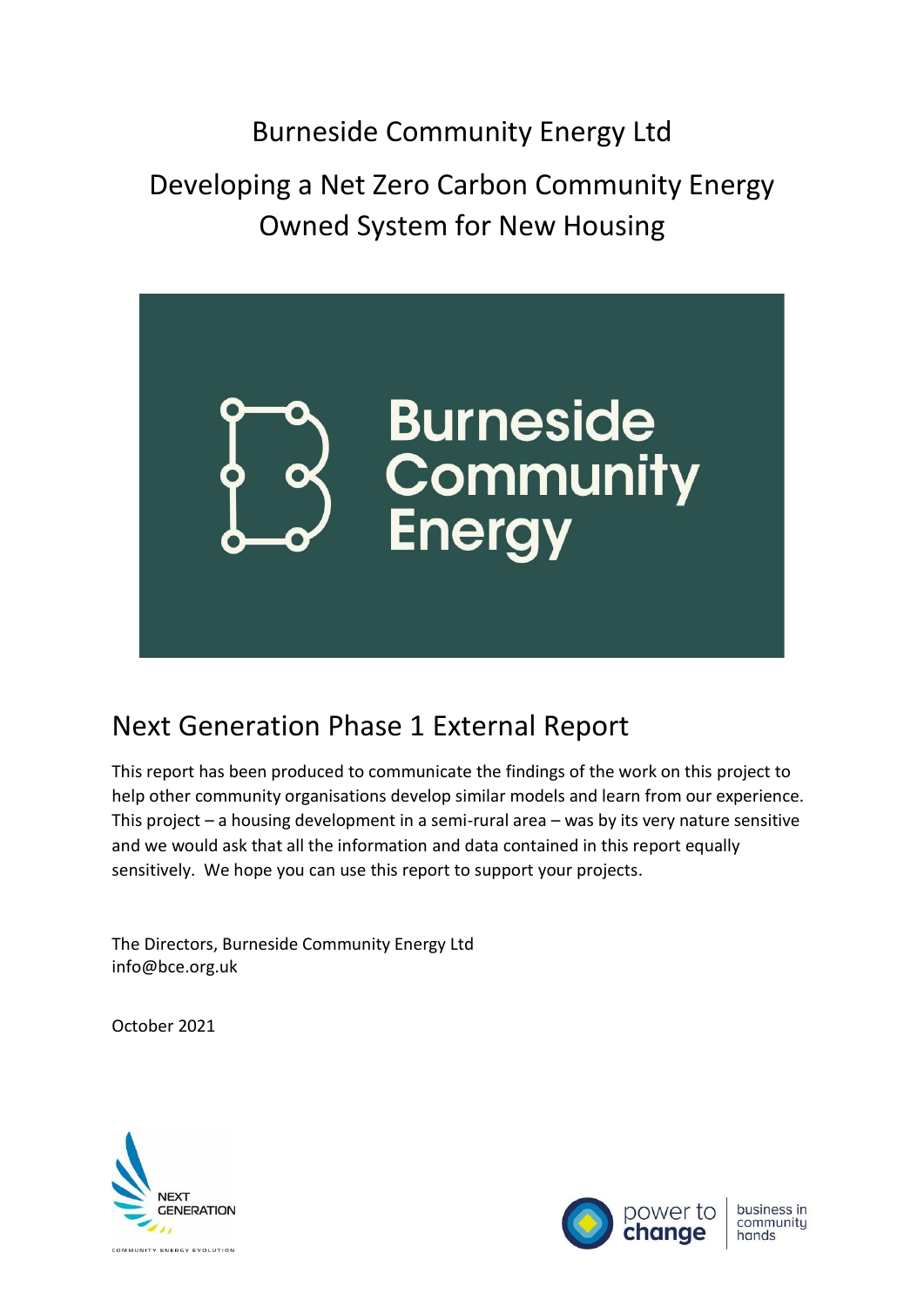| Developing a Net Zero Carbon Community Owned Energy System for a New Housing Development |
|------------------------------------------------------------------------------------------|

# Contents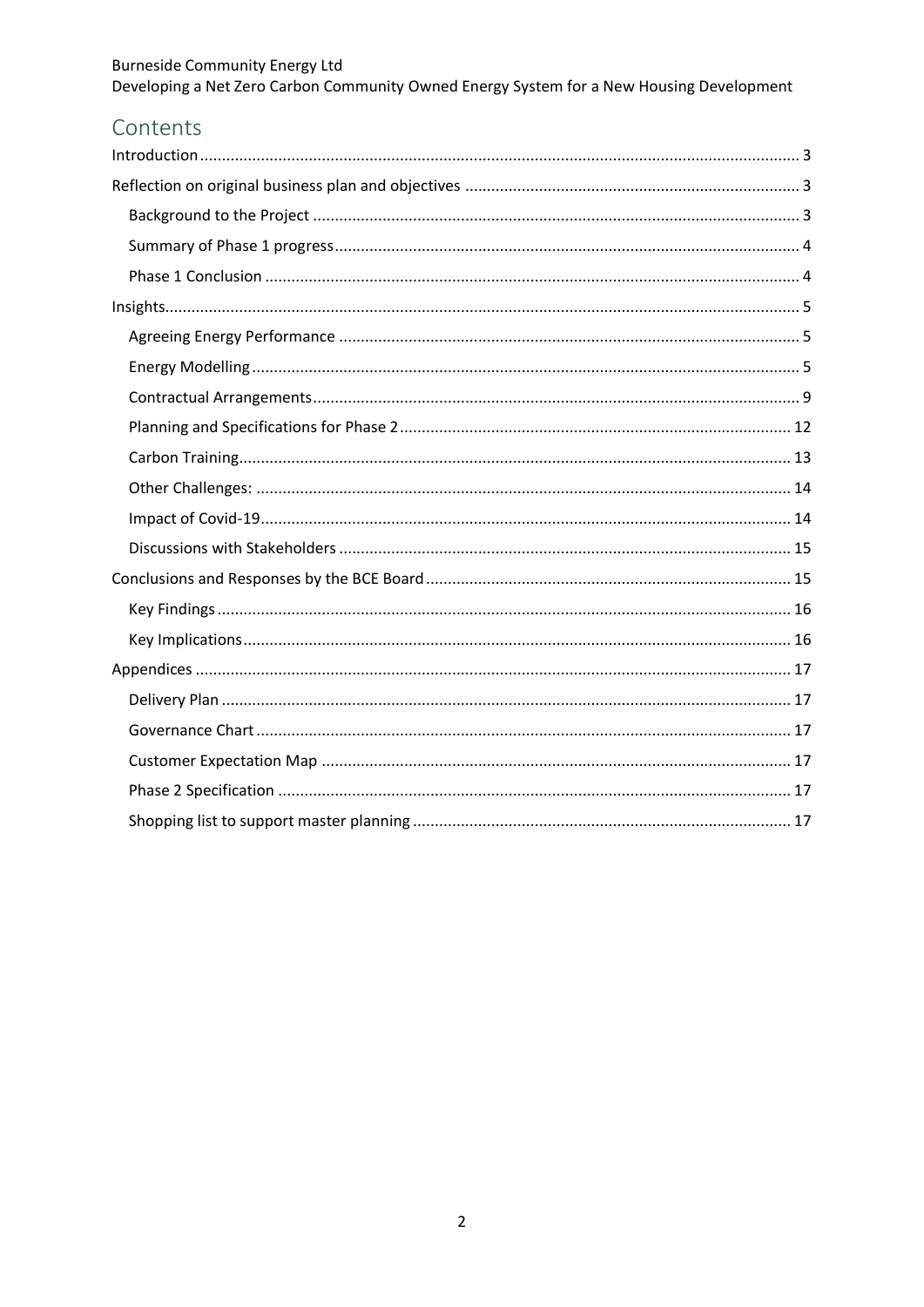Developing a Net Zero Carbon Community Owned Energy System for a New Housing Development

# <span id="page-2-0"></span>Introduction

This report has been compiled by the Directors of Burneside Community Energy Ltd (BCE) with the responsibility for leading the Next Generation (NG) funded project. The input of the directors has been entirely voluntary throughout the project. This report uses both the technical information supplied by our lead consultants, Quantum Strategy and Technology (Quantum) as well as intuitive, subjective and anecdotal learning and reflection of our own. We would like to thank Quantum, Stephen Scown, the staff at Power to Change for their support on this project.

# <span id="page-2-1"></span>Reflection on original business plan and objectives

## <span id="page-2-2"></span>Background to the Project

During 2018 and 2019 Burneside Community Energy Ltd, 'BCE', obtained funding from Electricity NorthWest and Next Generation to assess the feasibility of a community becoming the power supplier to a development of new houses. As a result of this funding, further Next Generation funding was obtained to progress the whole project: Developing a Net Zero Carbon Community Owned Energy System for New Housing. See appendices for detailed delivery plan.

|                                                         | <b>Timing</b>                  | <b>Headline Activities</b>                                                                                                                                                                                                                                                                                                                                                                                                                                                                                                                                                                                               |  |
|---------------------------------------------------------|--------------------------------|--------------------------------------------------------------------------------------------------------------------------------------------------------------------------------------------------------------------------------------------------------------------------------------------------------------------------------------------------------------------------------------------------------------------------------------------------------------------------------------------------------------------------------------------------------------------------------------------------------------------------|--|
| Within the scope of the Next Generation funded project: |                                |                                                                                                                                                                                                                                                                                                                                                                                                                                                                                                                                                                                                                          |  |
| Phase 1                                                 | February to<br>April 2020      | BCE roles and oversight, risk assessing the project.<br>$\bullet$<br>Understand the scope of the development proposal and how<br>$\bullet$<br>that affects the energy system proposal.<br>Train key stakeholders in carbon literacy to fully understand<br>$\bullet$<br>the energy implications of the housing development<br>Map the contracts needed between BCE and key<br>$\bullet$<br>stakeholders and have in place Heads of Terms / Exclusivity<br>agreements<br>Specifying the external expertise required to complete phase<br>$\bullet$<br>2 of the project.<br>Additional funding from ENW supported work to: |  |
|                                                         |                                | Revise the project energy assessment<br>$\bullet$<br>Define the contractual agreements<br>$\bullet$<br>Produce the output specification<br>$\bullet$                                                                                                                                                                                                                                                                                                                                                                                                                                                                     |  |
| Phase 2                                                 | May to October<br>2020         | Householder service design<br>$\bullet$<br>Technologies - designing the system<br>$\bullet$<br>All aspect of contractual arrangements<br>$\bullet$<br>Finance & investment models<br>$\bullet$                                                                                                                                                                                                                                                                                                                                                                                                                           |  |
| Phase 3                                                 | November 2020<br>to April 2021 | Submission of planning applications<br>$\bullet$<br>Finalisation of governance and operational arrangements<br>$\bullet$<br>Clarify installation requirements, construction requirements<br>$\bullet$<br>Define installation requirements and providers<br>$\bullet$                                                                                                                                                                                                                                                                                                                                                     |  |
| Phase 4                                                 | May to June<br>2021            | Dissemination of information and lessons learnt<br>$\bullet$<br>Handover into Project Implementation phase<br>$\bullet$                                                                                                                                                                                                                                                                                                                                                                                                                                                                                                  |  |
| Outside the scope of this Project:                      |                                |                                                                                                                                                                                                                                                                                                                                                                                                                                                                                                                                                                                                                          |  |
| Post Phase 4                                            |                                | Funding and Implementation of the plan                                                                                                                                                                                                                                                                                                                                                                                                                                                                                                                                                                                   |  |

This report is limited to a review of Phase 1 as the decision was made in March 2021 not to progress to Phase 2.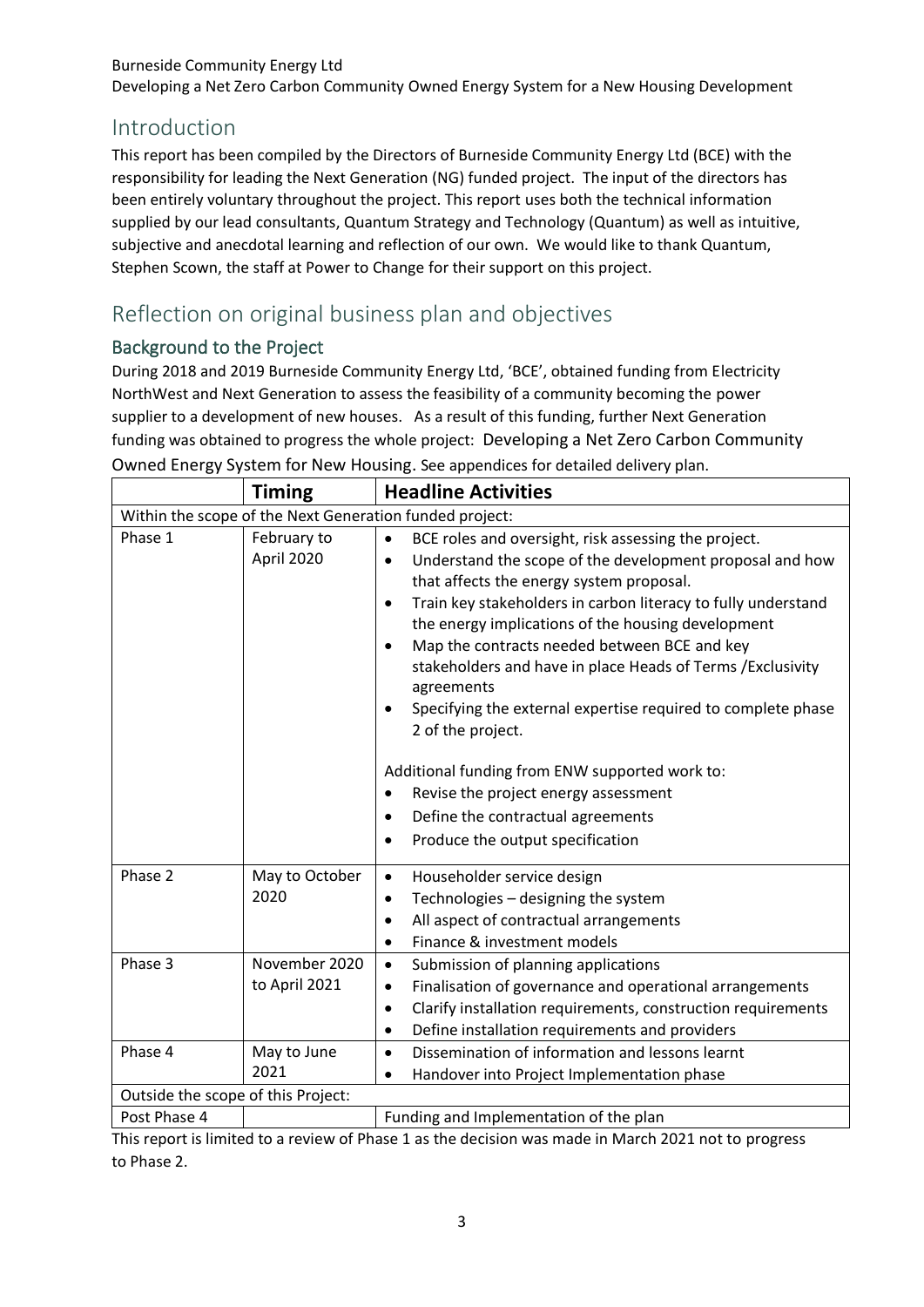Developing a Net Zero Carbon Community Owned Energy System for a New Housing Development

# <span id="page-3-0"></span>Summary of Phase 1 progress

Summary of Activities Completed Stage 1 Work:

- Developed a high-level model of the energy system to assess the values of different energy flows in the system.
- Carried out a review of the potential governance models, challenges, risks and opportunities for BCE. (see Appendices for governance chart)
- Started to increase the capacity of the BCE Board to manage a project of this scale.
- Developed the project risk register.
- Provided training sessions for stakeholders to make sure the implications of community energy involvement in the housing development were understood.
- Developed a register of potential customer expectations from the perspective of new residents.
- Appointed legal advisers.
- Investigated the contractual arrangements needed between the main stakeholders and secured an initial draft Exclusivity Agreement between BCE and the main landowner.
- Involved BCE in the communications process.
- Developed the specification of work required for the next phase of the project.
- Carried out a scoping study of potential consultants for the next phase of the project.

Milestones not met

- BCE has not been able to reach contractual agreement stage with the developers/ landowners.
- BCE has been able to finalise the business model and financial projections, but it has not been able to confirm the energy performance of the proposed new homes on which the model is based.

### <span id="page-3-1"></span>Phase 1 Conclusion

The developers and landowners have been unable to commit to the project in the short to medium term which has had terminal implications for the progress of the community energy aspects of the project. The availability of the technical specifications for the new homes with regard to their energy performance and subsequent heat and energy demand is absolutely critical to the modelling, budgeting and financial viability of the project; in effect, the absence of this information represents a 'show stopper'.

The Board of BCE has therefore been unable to reach contractual agreement stage with the developers and landowners. Whilst there has never been any rejection of BCE's proposals and the landowners have remained receptive, BCE has not been able to secure the assurances it needs. As a result the BCE Board decided that it could not take on the risk of initiating Phase 2 of the Next Generation funding offer. In spite of generous levels of understanding from Power to Change staff, BCE felt that it could not deliver in the timescales whilst uncertainty from the developers remained.

This final period of Phase 1 has demonstrated clearly that these projects still hinge on the agreement of landowners and developers over which community energy groups do not hold sway. It remains a possibility that BCE may still end up investing in a single large ground mounted solar PV array and battery storage in order to supply electricity to a new residential development, but for now the complexities of establishing an entirely new energy services company to supply heat and power remain out of reach.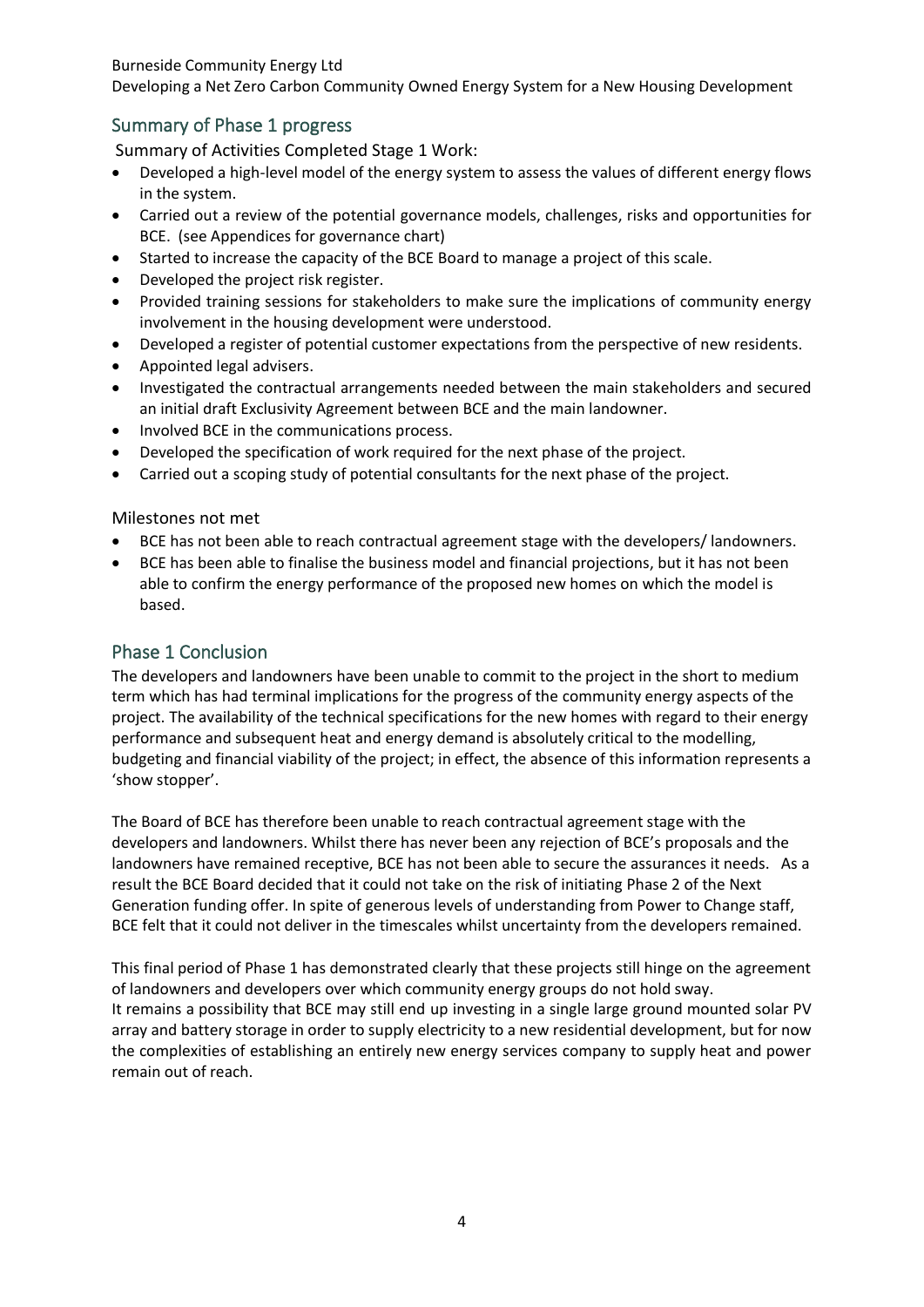Developing a Net Zero Carbon Community Owned Energy System for a New Housing Development

# <span id="page-4-0"></span>Insights

We have chosen to break down our *'insights'* section into themes which we believe present the best framework for learning for groups wishing to embark on a similar journey.

#### <span id="page-4-1"></span>Agreeing Energy Performance

In the early stages of this project many ideas were put forward for the development that were far less concrete than they appeared to be. BCE was perhaps naïve to rely on the development proposals and timetable that were presented; BCE should have considered these proposals as more 'fluid,' perhaps, and been ready to both adapt AND to challenge the developers.

The design ideas continued to evolve. It remains difficult to specify an energy system until the design is fully defined, so a model that allows assessment of factors that tip the project into/out of viability is essential. Factors that have been found to be critical are:

- Definition of zero carbon, number, size and energy performance of homes: affecting the technical specification of the energy system
- Phasing of the development: affecting risk of investment advance of need
- Vision for the marketing of the private homes: affecting the boundary of ownership of equipment between the community energy company and private householders e.g. roof-mounted PV, household scale batteries and home EV charging.

A fundamental issue that may not have been fully appreciated by the developer or landowner was how the specification of the energy performance and standard of construction of the homes would directly impact the specification of the renewable energy system if the aim remained to be net zero carbon.

It has so far been impossible to pin the developers/ landowners down to an energy performance standard. We suspect this is because any improvement beyond building regulations is often viewed as "nice to have" so even designers of sustainable homes work on the basis of "as good as we can get" unless the specification is contractually laid down. We had aimed to agree this standard in the development contract but had expected to achieve more clarity earlier on. At the end of phase 1 this had still not been forthcoming. There was some 'push back' from the landowner and developer against our proposal of Passivhaus standard with issues raised about suitability for the climate and durability. However an alternative standard was not specified by the developer and landowner.

It became clear that although this part of the work programme was expected to be about the design of the site, it was actually about communications and building relationships with the development team. Although discussions with the landowner and developer have been ongoing for over a year, communication was not asforthcoming as we had hoped, despite huge efforts on our part. In part this was due to the delays and complications caused by Covid-19. For much of the year it has not been certain that the development would go ahead, and some stakeholders have not been able to work on the project speculatively without any firm contractual tie to it.

#### <span id="page-4-2"></span>Energy Modelling

The type of integrated energy system that BCE was proposing is not something that can be provided off-the-shelf, so understanding how the energy flows might work was always going to be both critical and highly speculative.

BCE's energy model was developed over time, building on early work carried out under the WRAP funding, which looked at heat supply to the whole village, then developed further with ENW funding.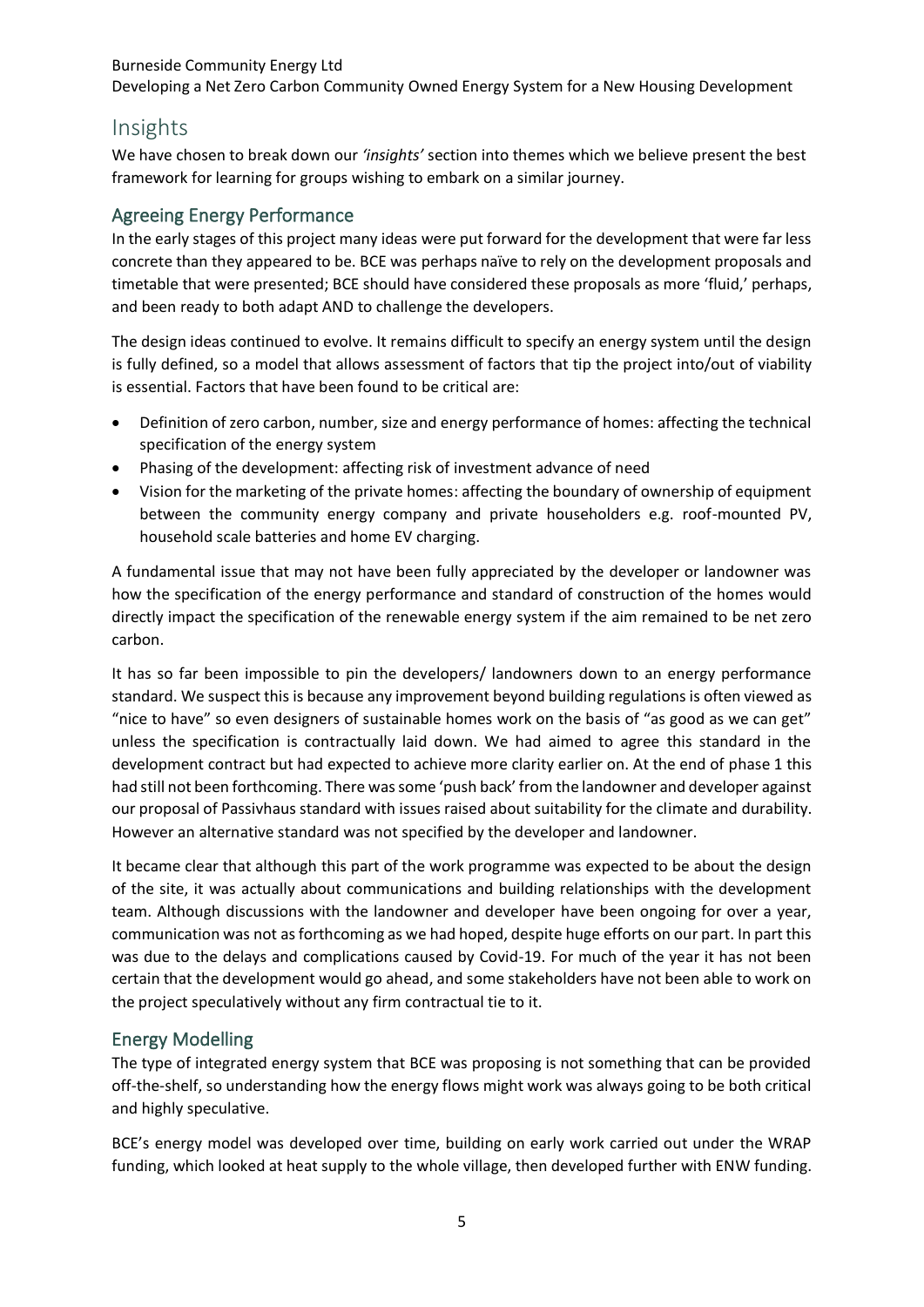Developing a Net Zero Carbon Community Owned Energy System for a New Housing Development

The model concept is best described using this diagram developed for BCE by Lancaster University:



(Note the costs quoted in this diagram from 2018)

Energy flow priorities from the electricity generated are:

- 1. Direct electricity to meet demand
- 2. Direct summer heat demand using electricity via heat pump
- 3. Electricity to battery storage to meet daily fluctuations
- 4. Electricity transformed to heat for storage
- 5. Excess electricity exported
- 6. Import to meet the direct electricity demand when generation is not sufficient.

The model assumed: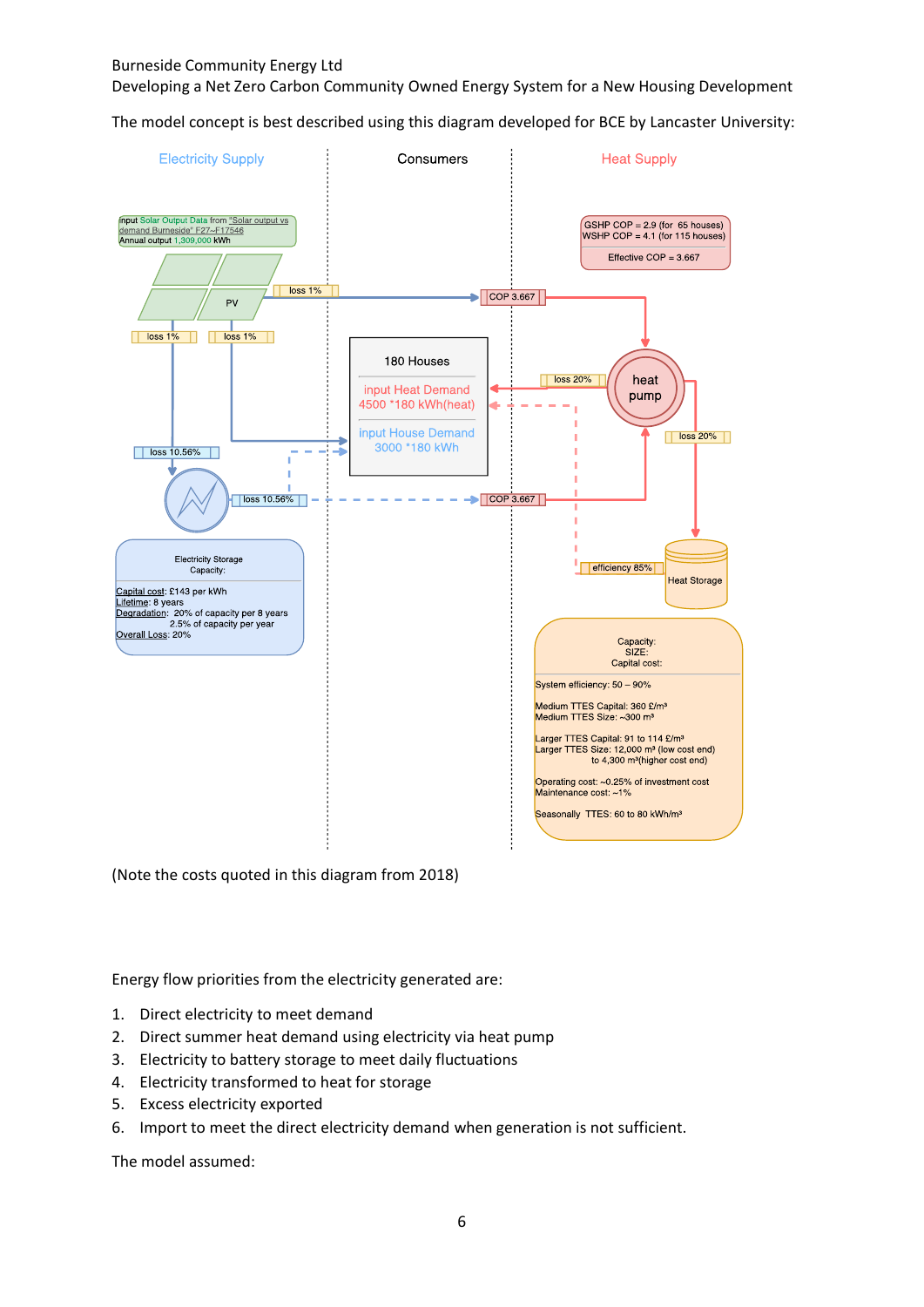Developing a Net Zero Carbon Community Owned Energy System for a New Housing Development

- Renewable on-site electricity is only available from PV
- On-site use of on-site generation is maximised through electricity and heat storage
- Demand is made up of:
	- o Electricity for power 40 kWh/m2/year
	- o Hot water 25 kWh/m2/year
	- o Space Heating 15 kWh/m2/year
	- o EV Charging 360 kWh/year/home
- Daily fluctuations in electricity demand can be met through battery storage (peak storage requirement in mid-summer)
- Seasonal gaps between PV supply and direct electricity demand (power and EV charging) are met through import/export with the grid.
- Summer (May September) heat demand is supplied directly to homes via the heat pump.
- Winter (October April) heat demand is met from large scale heat storage.
- Excess electricity in summer transformed into heat via the heat pump and stored, up to the point sufficient heat is available to cover the winter heating season.
- Excess electricity generated in summer beyond that required for all the above demands is exported to the grid.
- Net zero is achieved by matching electricity import/export with the grid. This is a debateable point as it doesn't include energy for non-EV transport.

It is currently built on average monthly demand and supply assumptions, to provide an estimate of:

- How much electricity must be generated to meet the total net demand of the development, including system losses
- What capacity of PV is needed to generate that electricity
- What capacity of battery storage is needed to cover daily demand
- What capacity of heat store is needed to cover winter heat demand.

Data has been sourced from:

- Actual monthly energy demand profiles for a Passivhaus development (kindly supplied by Lancaster Cohousing)
- National average profiles for heat and electricity demand: publicly available from National Grid
- Typical half-hourly PV system output data
- EV charging assumptions supplied by ENW and Charge My Streets
- Equipment costs and other data from online research and discussions with other community energy groups.

Accurate modelling of supply and demand is critical to optimising the specification of the energy supply system. However, the model will always be wrong as people don't behave as predicted. Some assumptions will turn out to be over-optimistic, and others to be conservative. At some point a community group must take a decision on investment which will need to be made on the best available data at the time, but this will always involve a certain element of additional risk, more than BCE's previous projects.

In any case, the BCE business case for investment, as expected early on, would have relied on grant funding for some of the heating network components. This might have been available from the Heat Network Investment Project. An assumption has been made that the developer would provide a contribution, as the project would reduce some of their direct investment costs.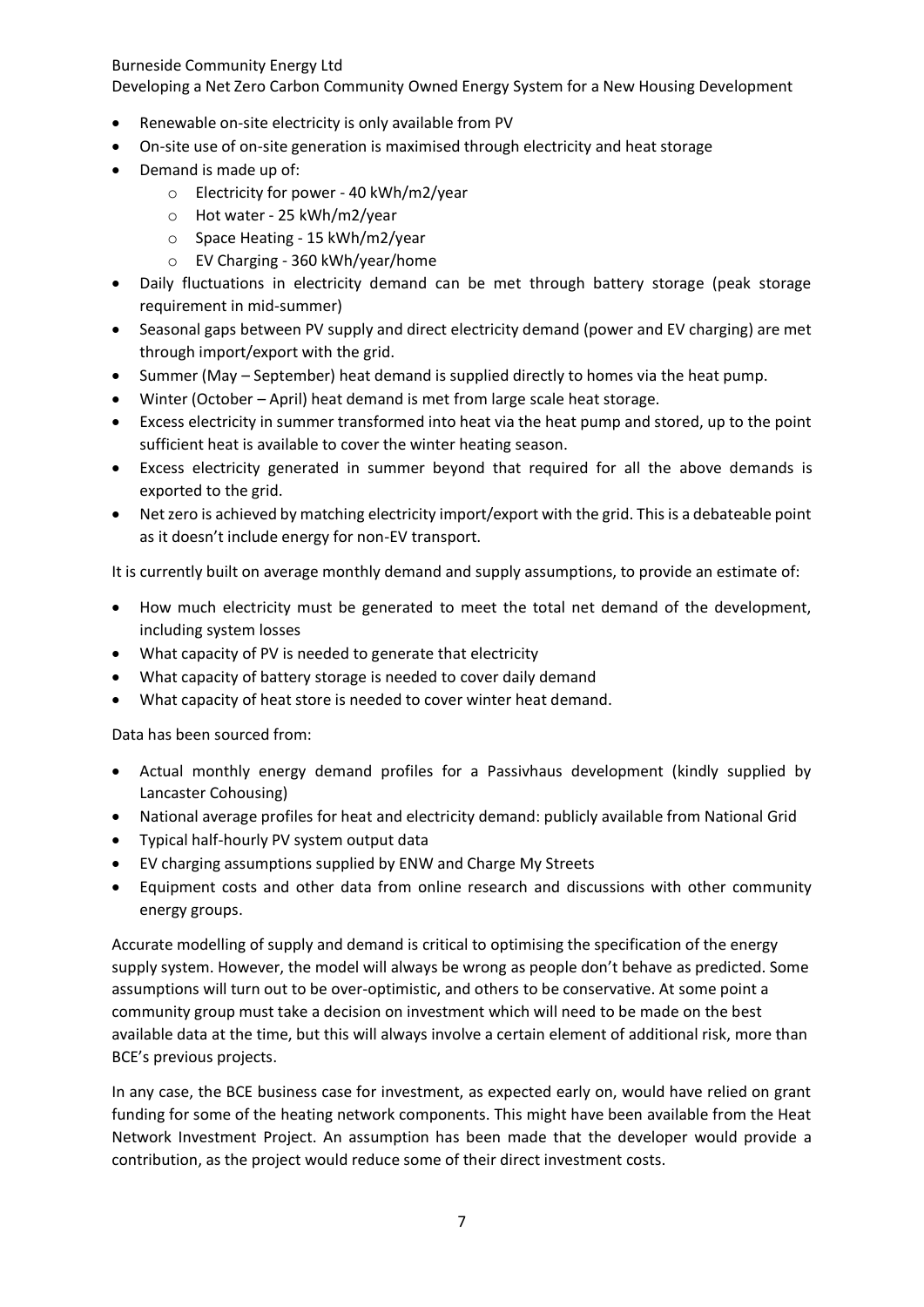Developing a Net Zero Carbon Community Owned Energy System for a New Housing Development

The community-owned element of the project was just about financially viable. It was tight, the return on investment being lower than previous community energy investors have become used to (2.5-3%) but it was reasonable for the current economic position. The acceptability of this would need to be scrutinised if ever developing Phase 2. There is very little headroom for increased costs.

The design would need to be modular to meet both the phases of the build, and future changes in demand such as increased EV charging. This hasn't been modelled by BCE. It is likely that some elements of the scheme would need investment ahead of need (heat storage and the heat distribution system, substation and microgrid capacity), while other elements could be planned for but investment made in stages (PV supply, EV charging, grid extension). This would present additional challenges to the viability of the energy system.

Very little data is currently available on EV charging, and this would be the least "known" element of the demand. This data is slowly emerging as EV car uptake accelerates. ENW has provided some data on their assumptions, but a decision would need to be taken as to how much allowance to make for EV charging in the design of the scheme.

Seasonal heat storage is a critical part of the system, *if the aim is to maximise the on-site use of an energy form that is mainly generated in summer, with demand mainly in the winter*. It is also a critical issue for the UK and other northern climates – and it being tested on a large scale in countries such as Scandinavia, Denmark and Canada. The alternatives would be to:

- Investigate use of wind power to spread the generation profile more evenly across the year this would require short-term storage but not seasonal storage.
- Use waste heat from James Cropper plc as detailed in the WRAP report this would require agreement from the company and a heat supply contract. It may not be a long-term solution as the company is aiming to reduce their carbon footprint and stop wasting heat.
- Accept a Net Zero Carbon definition for the site such that the total on-site generation is equivalent to the total on-site demand, effectively using the grid as the store. This is a much cheaper option as it could be based only on the supply of electricity, without any centralised heat supply and storage.

The latter option would need to be explored in the next phase of modelling. It would require much more individualised heating systems, such as an air source heat pump for each home: this cost would need to be covered by the developer rather than the ESCo, but might help address the developer's "marketability" concerns. The ESCo would then only supply electricity from PV, with battery storage to manage daily peaks. The proportion of electricity traded with the grid would be far higher, but we have not investigated the impact of this on the economics of the scheme.

As the energy performance of the fabric of the homes improves, the residual heat demand, for hot water, becomes more significant. This is useful in that daily hot water demand tends not to vary so much over the year, and peak daily demand can be reduced by the use of individual hot water tanks. The developers had not previously considered that space would need to be made in the homes for hot water tanks – so this is a critical design consideration.

Cost data is at present very rough estimates. Some costs (e.g. PV) are well known, for others such as seasonal heat storage, there are so few examples around that the estimates could be wildly out. Operating costs for this type of small scale system are also pretty much guesswork at this stage until the operation itself is designed and quotes obtained.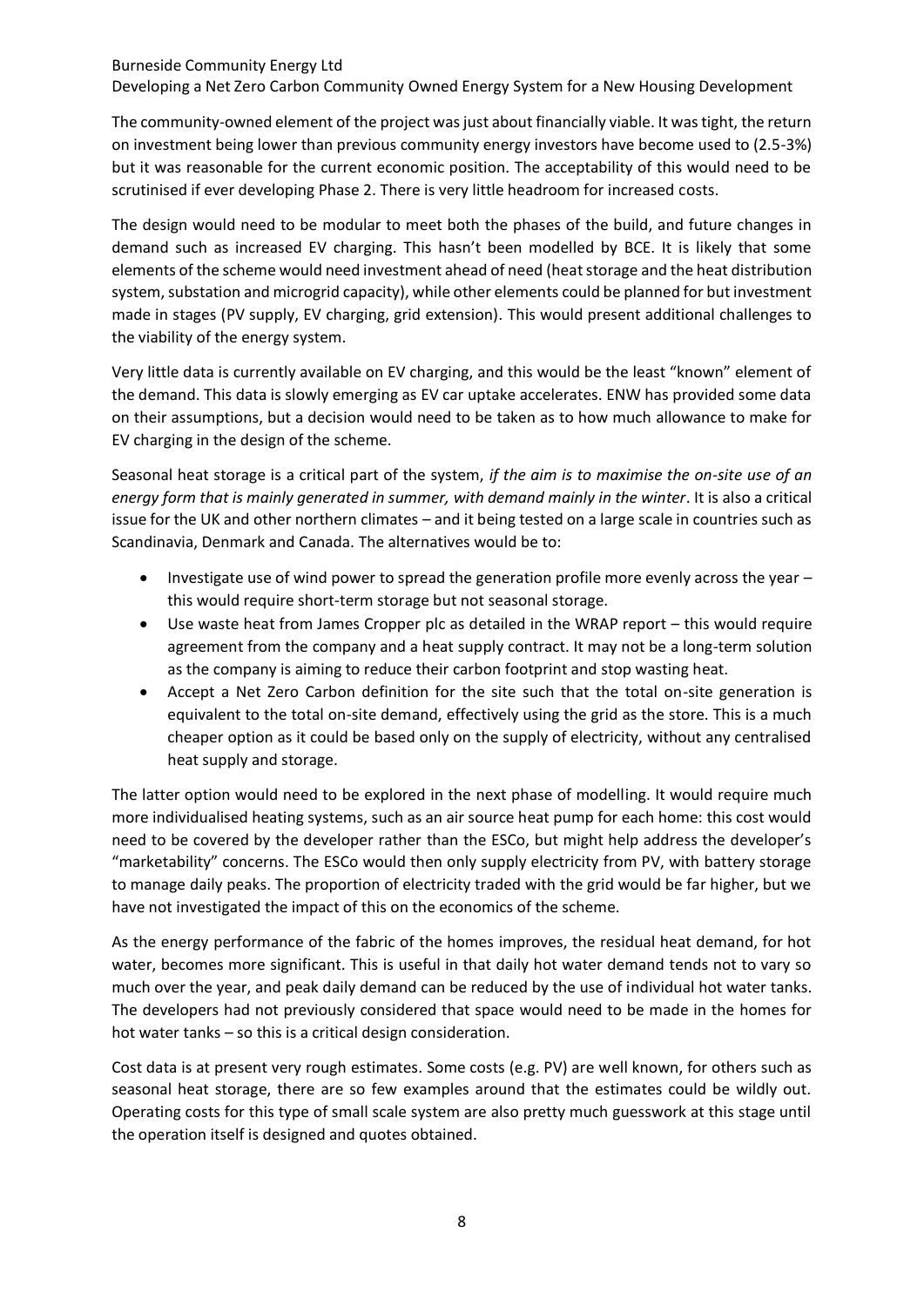Burneside Community Energy Ltd Developing a Net Zero Carbon Community Owned Energy System for a New Housing Development

**The development could have been made approximately net zero by installing 800kW of PV. This calculation was based on a baseline energy performance of the homes of 80kWh/m2/year plus 360kWh/home of EV charging. It takes into account assumptions on heat and electricity storage losses.** 

Based on annual operating costs of around £45,000, the maximum community investment that could give 3% share interest would be around £1 million, or £1.1 million at 2.5% share interest. This may still be considered too risky for investors in future.

Grant funding and developer contribution would need to cover around 1/3 of the cost of the scheme.

These figures will change as assumptions are refined and new data becomes readily available.

Discussions with the owner and developer highlighted a concern around community-ownership of PV on the roofs of private ("market") homes. This can result in issues with potential residents being able to get a mortgage or insure the homes which could impact of the ability to sell the houses. Part of the design was to provide two Car Barns rather than individual garages or driveways, with roof space for community-owned PV and EV charging. There was also some land available for ground-mounted PV. We have modelled for this scenario, but, as it seems a waste of good roof-space not to put PV on the homes, we have also modelled for privately-owned PV which feeds surplus into the community-owned grid. In this scenario the ESCo would need to pay the home-owners for excess electricity exported into the micro-grid. As a result it is a worse scenario for BCE. It would also be potentially more costly for the developer.

This would need further modelling before making a final decision to progress to investment stage, but the scope/boundary of the community energy system is always a very important early decision, which informs the design of both the energy system and the housing design. It would also be sensible to consider the impact of these home-owners deciding to install their own battery storage to maximise the amount of electricity they "lose" to the communal system. Following on from this, there would need to be a discussion of whether it is better to maximise private or community ownership, and which is considered right for the village, as well as the landowners/developer/investors.

#### <span id="page-8-0"></span>Contractual Arrangements

Community energy is not a traditional mechanism for supplying energy to a new housing development, although there are many instances of district heat supply and a few of local electricity supply via micro-grids. The ESCo needs to be contractually tied into the development alongside the developers and other service/expertise providers. This was not appreciated by either landowner or developer at the start of this process and the BCE work has been carried out in parallel with rather than integrated into the development process.

BCE/ESCo would need contracts to install the energy system and to provide energy services to householders over the long-term before progressing. This long-term involvement changes the dynamics of a typical development contract, and means there must be an emphasis on operability and lifetime costs rather than just focussing on the initial sale value of the homes.

A rough stakeholder map was developed in September 2020 and shared with the landowner and developer, alongside a detailed set of questions for discussion. The aim was to plan how BCE could be contractually integrated into the project. These discussions did not happen due to the issues with the project progressing.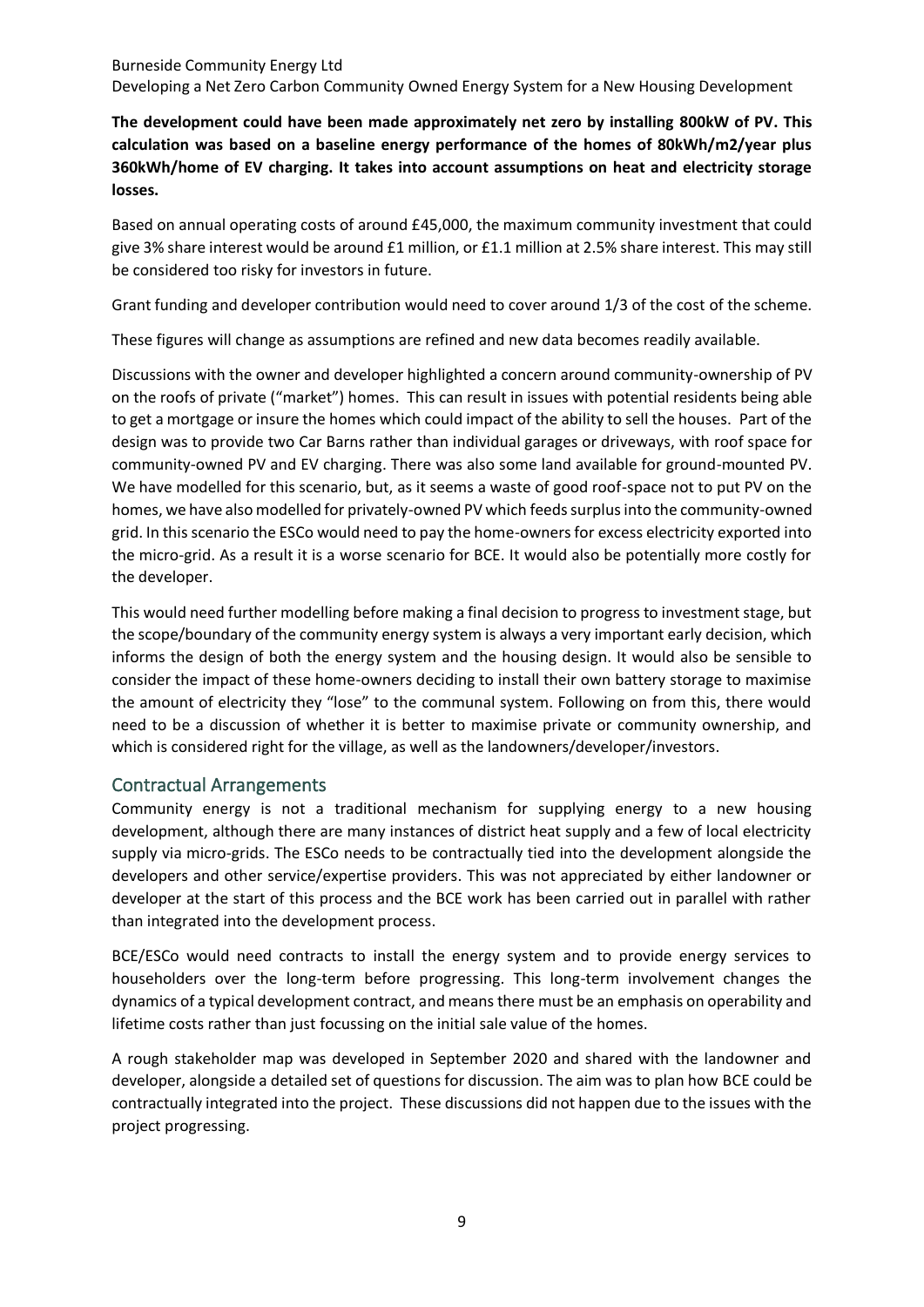Developing a Net Zero Carbon Community Owned Energy System for a New Housing Development



Based on assurances from the landowners and developers that the project would proceed, BCE went ahead with appointing Stephens Scown as their legal representative, and we worked through with them the stages of contract that would be needed.

- 1. An Exclusivity Agreement setting out the basis on which BCE would work with the developers on the next phase of the project design.
- 2. A Service/Development agreement between BCE and the developers for provision of BCE's services, specifying at least:
	- what infrastructure BCE will be designing;
	- whether BCE or another party will be responsible for installing the infrastructure;
	- the owner of the designs and infrastructure, and whether ownership is to transfer at any point;
	- the information which BCE will need to receive to produce the designs;
	- which areas of the project BCE will have input on, and how they will give this input e.g. regular meetings, consultations etc.;
	- what rights BCE has to reject any proposals from the developers and the mechanism for resolving any disputes;
	- right of access to the land in order to complete its work;
	- that the development must use renewable sources and not be connected to the gas grid, unless BCE exits the project.
- 3. A long-term lease with the landowner for specific areas of the site, including some communal roof-space, right of access to the site and for provision of energy services across the land to the homes and other buildings.
- 4. A Power Purchase Agreement for purchase of excess electricity from privately owned PV systems if appropriate (either householders or other local suppliers).
- 5. A Heat Purchase Agreement for heat supplied by James Cropper plc if appropriate.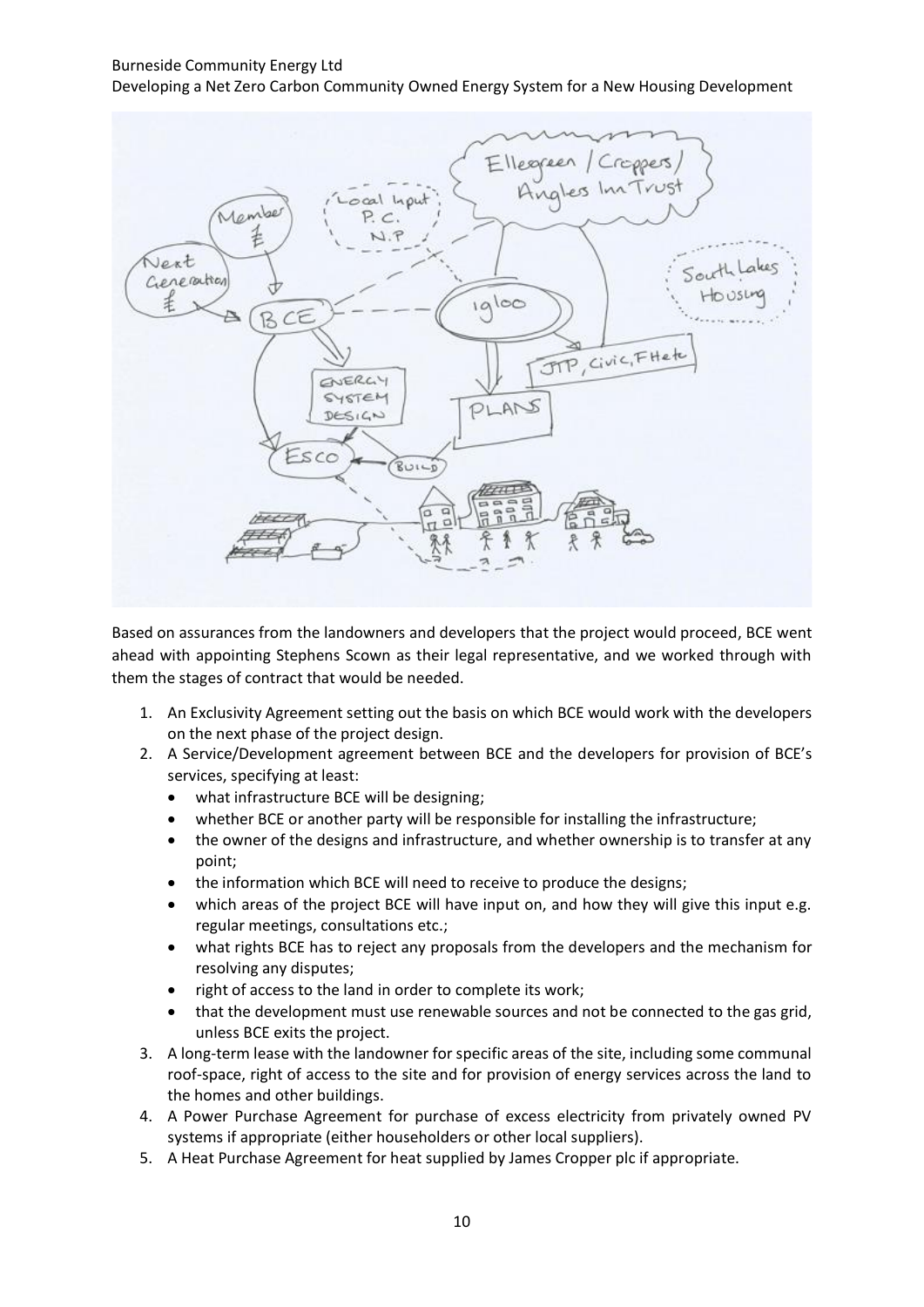Developing a Net Zero Carbon Community Owned Energy System for a New Housing Development

- 6. An Energy Supply Agreement for the householders supplied by the SPV, and potentially the social housing provider.
- 7. An agreement to supply electricity for EV charging.
- 8. Potentially an agreement with funders.
- 9. Potentially a lease with the social housing provider for use of roof-space for PV.
- 10. A procurement/construction contract for the construction phase.

A draft of the Exclusivity Agreement was sent to the landowners in 2020 but we were unable to hold the planned discussions with them, as they were not making sufficient progress with the project, as scheduled. This Agreement would be an absolute minimum condition to progress to Phase 2 (and for NG Phase 2 funding).

It seemed to come as a surprise to the landowner and developer that BCE would require a contractual tie into the project and might want to set minimum conditions for this. BCE has done all the work and all the communication on this issue. We had perhaps not appreciated how little thinking either the landowner or developer had done regarding their wish to have a community-owned energy system as part of the development.

Plymouth Energy Co-operative is carrying out a similar housing/low carbon energy supply project, but as both elements are being developed and will be owned by the same organisation, they will not encounter the same issues as BCE in contractually defining the roles and responsibilities of each organisation, and critically, who's responsible if things go wrong.

A potential solution might be for the developers to construct the energy system and sell it on to the ESCo once complete and tested. This would reduce the contractual complexity of the development stage, but BCE/ESCo would need to be happy that the system as built would be viable to operate, so would need to have oversight of the specification, and the option not to take it on. This solution puts all the development risk on the developers, which might not be acceptable to them! It might, however, help to ensure that the homes and energy system are built to a high enough standard.

It is frustrating that we have still not made any firm progress but understand that there is little point in progressing this until it is clear whether the development will actually happen.

We have also investigated lessons on heat supply agreements from district heating operators. This is an area that is not as heavily regulated as the supply of electricity or gas, but regulation is now developing. There have been problems with some heat contracts that have been deemed to be unfair for customers, who have little redress. There are also important issues around heat supply being rolled into rental agreements that social housing providers are starting to address.

As a result we developed the **Customer Expectations Map** (included in Appendices) to inform the development of the energy supply agreements and minimum standards of customer service that the ESCo will need to provide. It could be very helpful for other groups at an early stage of a similar project.

The critical issue for energy supply contracts in a heat network (and micro-grid) is to provide fair treatment to customers, at least as good as they would get with a regulated energy supply. In a small community this requirement is even more essential. The ESCo must as a minimum meet the standards set out by the Heat Trust. This area is one that is likely to grow in visibility and importance so will need to be continually reviewed by the ESCo management. The implications of failing to meet customer expectations on service standards is a significant risk that should be monitored on the risk register.

We have discussed with others their lessons on roof-leases. They have found that: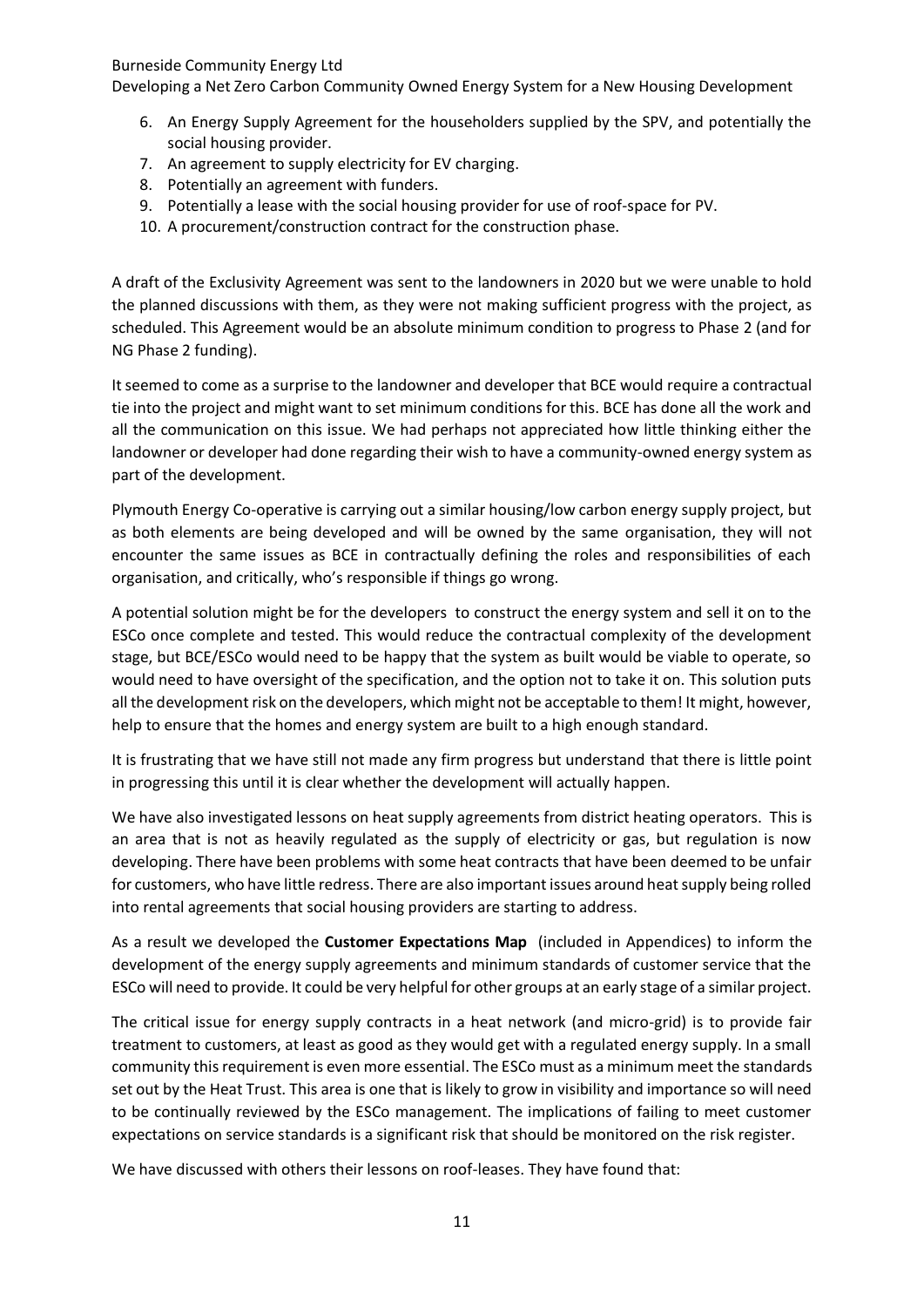Developing a Net Zero Carbon Community Owned Energy System for a New Housing Development

- There is still a reticence to provide a mortgage on properties with solar roof lease informed by previous poor practice.
- The legal costs associate with roof leases on private homes made one NG project uneconomic as originally planned, and they have redesigned their project towards private ownership of the PV systems.
- Issues of insurance have been raised. We have no evidence of the impact of insurance industry concerns on roof-leases on private homes – but have direct experience of the problems with the factory-mounted system.

As a result we have been advised against community-owned PV panels on private roofs. There may be a role for the ESCo to own panels on the social housing, but we have also heard from the CE sector that some housing providers are having problems raising capital funding for homes with roof-leases.

One other NG project has encountered problems with insuring EV chargers: the ESCo would have needed to investigate this further in Phase 2.

## <span id="page-11-0"></span>Planning and Specifications for Phase 2

It was recognised at the start of this process that a more specialist team would be needed to complete the design of the system as well as specifying the service design and making sure contractual arrangements were set up to minimise the risk to BCE.

This final part of Phase 1 was to specify the work to be done in Phase 2 and identify potential people/ organisations able to carry out this work.

The specification has been written in draft (see appendices), building on discussions with a range of other community energy organisations as well as potential contractors. Some of this work was started over a year ago, so the specification is actually very similar to what was proposed in the R&D phase of this project.

A number of other CE organisations have been extremely helpful: particularly South Dartmoor CE, Brighton & Hove ESCo, CREW Energy, Lockleaze Loves Solar, Plymouth Energy Co-op, Nadder Energy.

Alongside the work specification we have interviewed organisations who have or are aiming to carry out similar projects, to understand what they have learnt in the process. We have also interviewed some potential contractors to get their feedback and an idea of how they would approach the work.

We have learned that there are very few people or organisations out there with the capability to deliver this entire project.

One of the key parts of this work is around communicating and testing out new ideas and how to deal with problems without having a ready solution to hand.

Experts tend to have a specific area of expertise or preferred solution that they may want to promote, regardless of whether it's the best solution for you. BCE would need to find someone collaborative and creative who's willing to test new ideas / try to innovate and avoid having discussion or ideas closed down – but at the same time would need to manage a process to slim down the options.

Some consultancies think that their standard approach will work. But they mainly do not understand the nuances of community energy, or the long term operational requirements inherent in the system design. System operability has to be integral to the technical design, and we have seen examples of where this has proved extremely difficult (e.g. different EV charging software that won't talk to each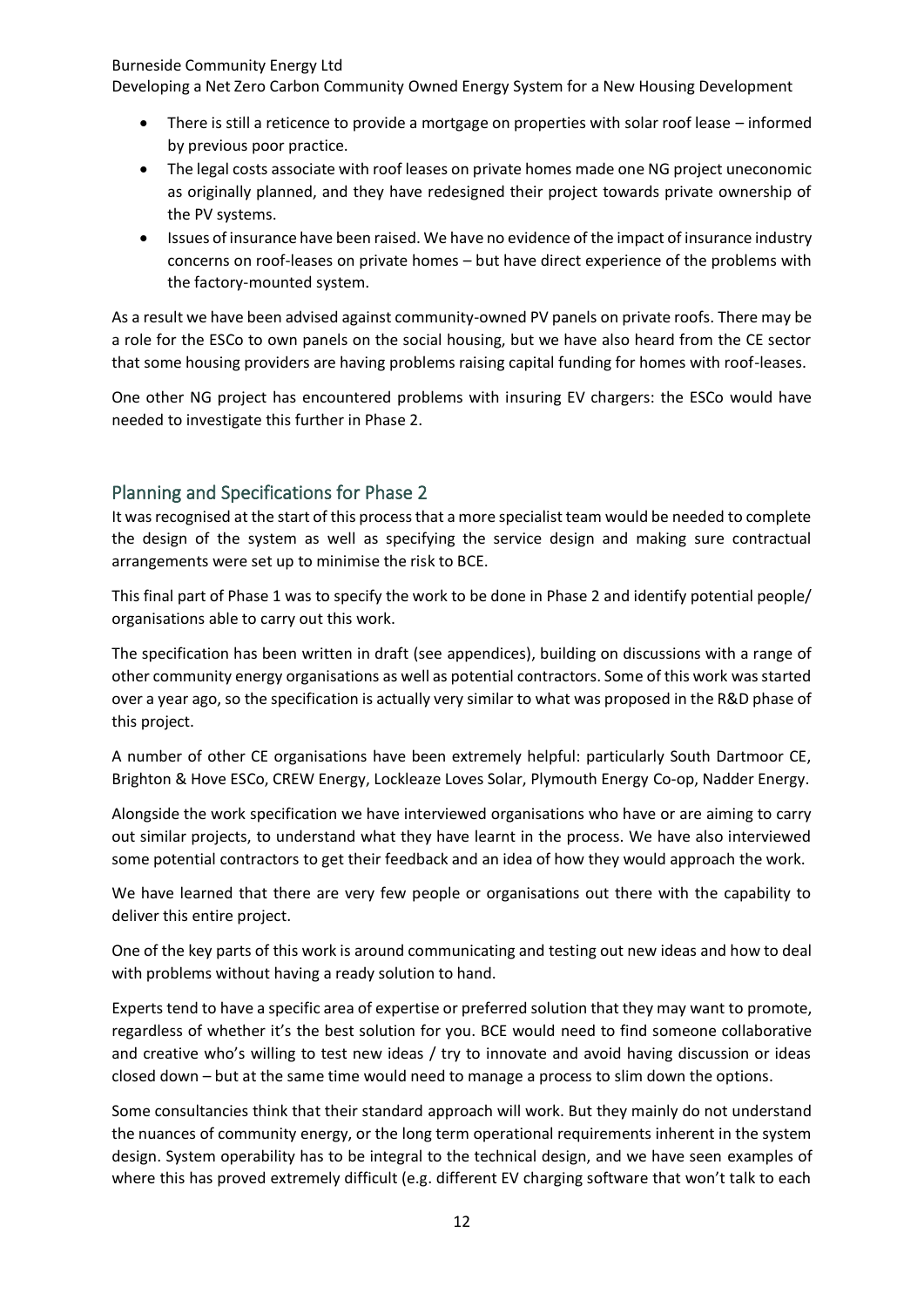Developing a Net Zero Carbon Community Owned Energy System for a New Housing Development

other). Conversely, few community energy specialists can offer the detailed technical knowledge needed. So a consortium approach is likely to be the best solution – ideally people who are willing to work in an open-source/information sharing way.

Finally, as the experience of BCE and others has shown it is important that any modelling is based on practical and flexible assumptions. Often university models will be focused on producing an academic paper rather than producing a model that can be used for a commercial operation.

# <span id="page-12-0"></span>Carbon Training

There was a surprising lack of understanding among all the key stakeholders about:

- The housing design and energy technologies that would be needed to make a development zero carbon
- The implications of involving a community energy company as the energy supplier.

This was noted early on in the R&D phase and the proposal had been to run Carbon Literacy Training with all key stakeholders. Carbon Literacy is a formal set of training and assessment run by the Carbon Literacy Trust. It had been proposed that the training would be run by CAfS who have qualified CL trainers, but in the event it was agreed that Quantum would instead run training that was specific to this project, but built on the foundation of carbon literacy.

Two training sessions were run (online) in September 2020, with the Design Team and separately BCE Board and other community representatives.

The issues raised included:

- Trade-offs required between fabric specification and energy system
- Zero carbon definition whether to include carbon embodied in the buildings
- Passivhaus standard may not be able to meet the performance standard but useful to follow methodology as it reduces the performance gap between design and as-built
- MVHR might not be a sensible option fort these homes (used to provide air-flow in very airtight buildings)
- User interface will need very careful consideration (customer service)
- Getting skilled builders may be an issue example from South Lakes Housing work in partnership with Lancaster Cohousing training teams in advance of build
- Mortgage-ability could be an issue: Trent Basin had to show homes were also directly connected to National Grid to remove risk of failure of the ESCo (effectively two supply cables). The National Grid connection remains dormant, but could be used if customers want to change supplier.
- Experience of roof leases in Trent Basin proved difficult for conveyancing solicitors, especially cheaper online ones.
- Centralised car barn will help with EV charging from community generation and looking at car clubs.
- Hot water tanks space will need to be made in homes, but developers are used to designing without them.
- Other schemes have shown massive changes from early to later phases as learning fed into design.
- Is there potential for a wind turbine supply rather than relying on PV?

After the first session a "shopping list" of the energy supply system requirements was shared with the Design Team. This is included in the appendices.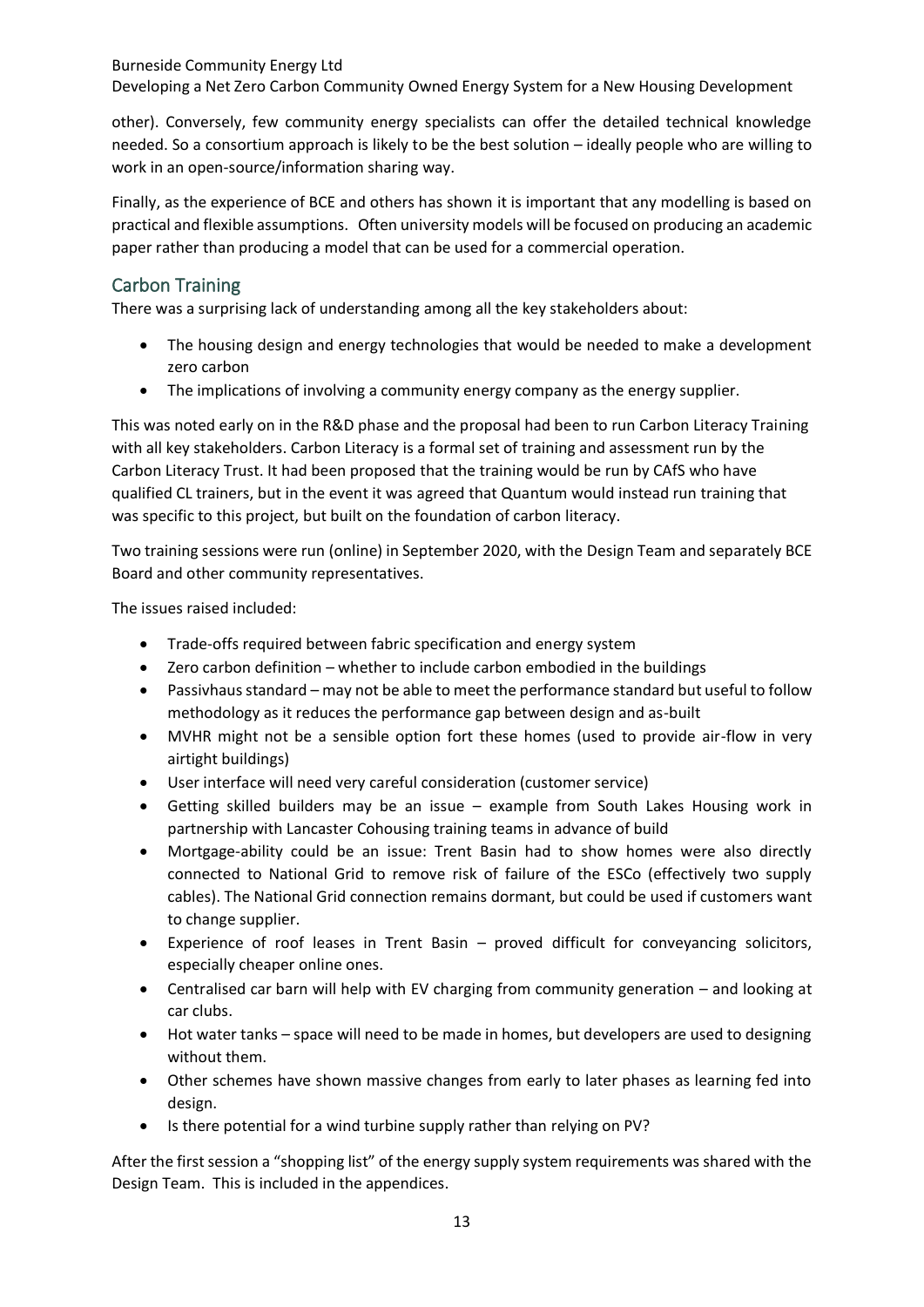Burneside Community Energy Ltd Developing a Net Zero Carbon Community Owned Energy System for a New Housing Development

The whole project team and Burneside residents would have needed to work through a very complex journey with this project. There are a huge number of technical, commercial and conceptual difficulties, as well as over-coming some resistance to the construction project itself. Most people involved have some understanding of different bits of this, but no-one really has a complete grasp of all of it.

There's a lot of interest in making this work…. though any solution will be a compromise.

#### <span id="page-13-0"></span>Other Challenges:

The BCE team needed to fully understand the project and all its implications. This is not easy for any group, let alone a group of unpaid volunteers. BCE also needed to have the capacity to oversee the project management. Our consultants at Quantum helped us to develop the project Risk Assessment and held a training/discussion session about it with BCE in August 2020 – which gave the Board much greater clarity.

In mid-2020, BCE were building capacity to manage this project in terms of developing Directors knowledge and experience and also in appointing paid administration support to ensure that the Board communication with Quantum, reporting and links to Next Generation were working. This cost was additional to the original budget. Despite several requests to members and wider, no additional volunteer support was forthcoming and Board capacity would become an issue. In 2021 the BCE board were severely constrained in capacity due to undertaking a  $3<sup>rd</sup>$  PV installation, becoming involved with community low carbon projects and several board members requiring time out due to personal commitments. It is recommended that other groups undertaking projects of this magnitude appoint a 'project lead' and a 'project administrator' who have the capacity to undertake the roles and have significant project management experience. If they are to be paid then sufficient funding needs to be allocated to the project. These roles were not costed in either time or money in the initial BCE proposal.

#### <span id="page-13-1"></span>Impact of Covid-19

The Next Generation Phase 1 funding was agreed in March 2020 with the first major discussion between BCE and the developers scheduled for 27<sup>th</sup> March 2020. Prior to that, the UK went into the first period of lockdown. While it was possible to transfer our work and discussions online, the project and all involved were severely affected by the crisis. Specific aspects included:

- The delays meant that the NG funding was not formally agreed until June 2020.
- There is a concern that investors would be more cautious in these uncertain financial times, which may make funding both the housing and the energy system more difficult.
- On the plus side, the pandemic has brought about a strengthening in local communities and increased support and communications.
- Moving communications online has made participation in meetings easier.

More specifically with Covid-19, in spring 2020, the developers were aiming to submit an outline planning application for all three sites by the end of 2020. However, the impact of the Covid-19 pandemic meant that almost no work was carried out on the development project for the following six months. As a result there was a decision to focus on the site with the most straightforward land ownership which impacted on the potential number of homes.

The choice of site and number of homes affected BCE in two ways: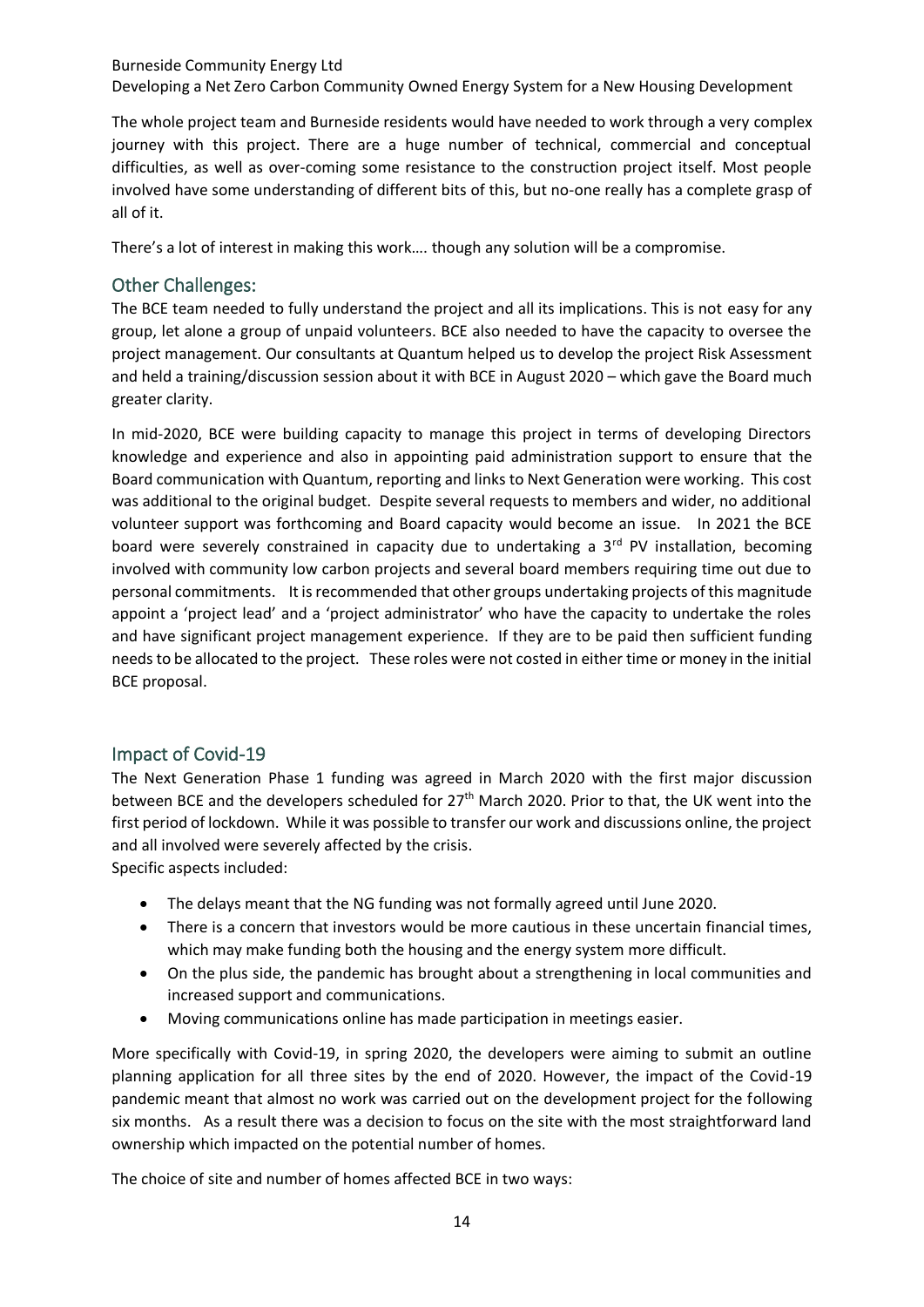Developing a Net Zero Carbon Community Owned Energy System for a New Housing Development

- It determined the scale and cost of technologies, and potential demand for energy, thus affecting the entire business case
- As an organisation closely linked to the community, there remains a potential reputational risk for BCE in becoming involved in a development that is unpopular, especially if the number of homes proposed is higher than in the Local Plan.

It goes without saying that managing the impact of the pandemic has been stressful for all involved.

### <span id="page-14-0"></span>Discussions with Stakeholders

This has not always been straightforward and the inability to secure contractual agreements or to learn what energy performance levels the new homes would meet has caused BCE considerable anxiety. The developers proposed to set up three groups of key stakeholders:

- The Design Team consultants working on the design of the project from different companies to provide input on master planning, civil engineering, landscaping, outline costing etc. and reporting to The Project Board
- The Project Board representatives of the three landowners and the regeneration team
- A Working Group representatives of the community, a communications consultant, BCE and representatives of the Design Team, to provide input to and consult on the proposals.

The role of BCE as a development partner was not fully appreciated by other stakeholders at the outset and they had no plans for a formal, contractual role for BCE, despite expecting that BCE would be investing significantly in the project. We have had to push hard to become embedded into the project.

However over the summer and autumn 2020 we were able to have useful discussions with the developers, the master planners and land owners to discuss the proposed design and we received initial proposals on layout, numbers and sizes of homes which we have been able to feed into the energy model. However these plans subsequently changed and this information was not relayed to the BCE Team.

The developers were aiming to make the fabric of the homes highly energy efficient, but a standard has still not yet been agreed. It is likely to be equivalent to or better than AECB Silver, but not Passivhaus. We have collected information on the costs of Passivhaus standard developments in the UK, and examples of a large scale social housing that is being built to this standard for no additional cost in Exeter.

The BCE Team has been involved in Working Group meetings and a couple of site visits (socially distanced, when these were allowed) and continues to be involved in village discussions about the project even though the project has been postponed.

# <span id="page-14-1"></span>Conclusions and Responses by the BCE Board

The points below reflect what the Board of BCE considers to be the most critical findings of the technical elements of the NG Phase 1 project – i.e. can the project be delivered technically and should we therefore proceed? It suggests how the Board might progress the project technically in the event that sufficient reassurance be forthcoming across other project management / partnership areas.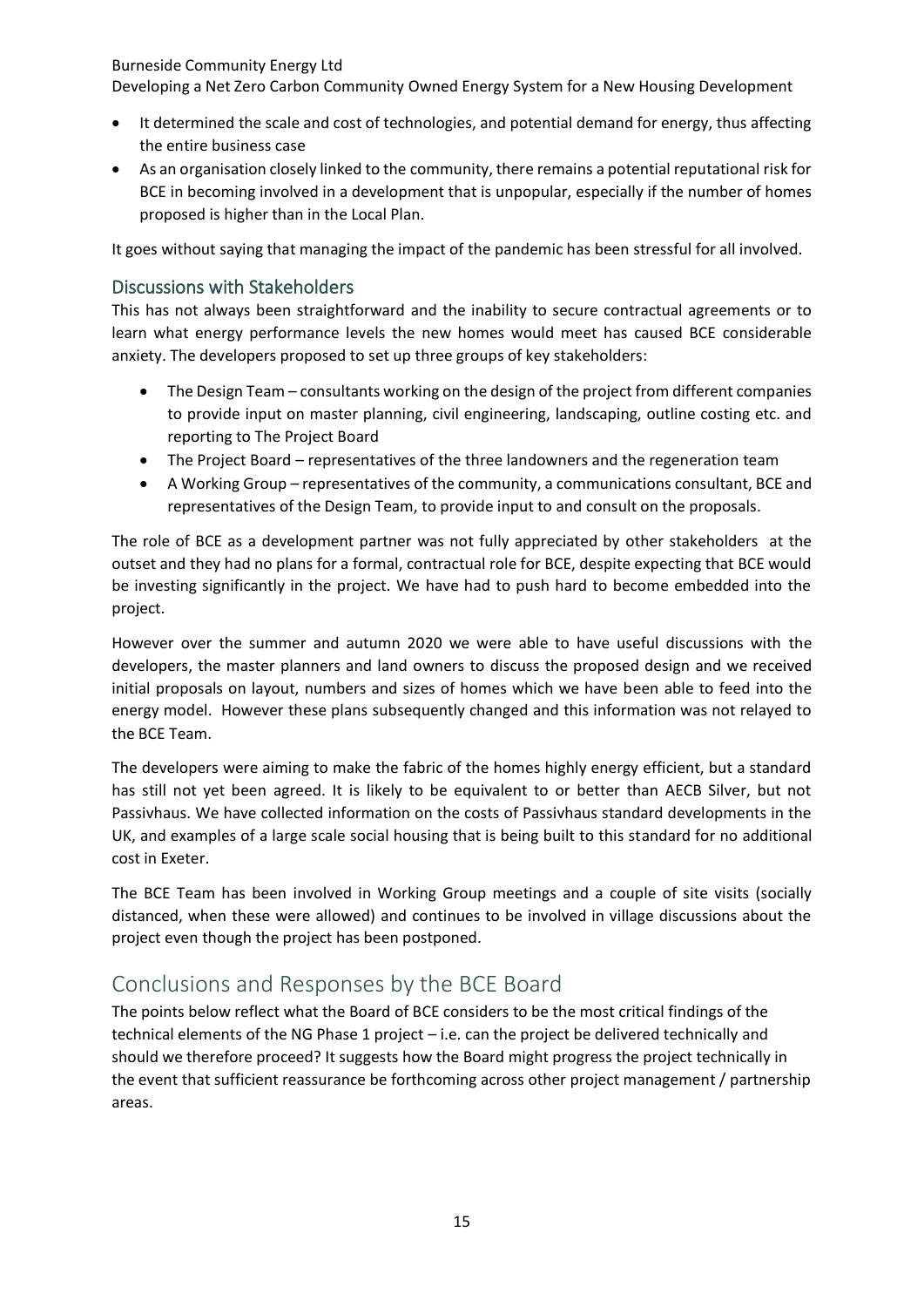Developing a Net Zero Carbon Community Owned Energy System for a New Housing Development

## <span id="page-15-0"></span>Key Findings

- 1. The supply and management of community owned renewable energy to multiple new homes in Burneside is technically feasible and potentially financially feasible too, albeit with very low financial margins and with high risk.
- 2. A significant proportion of the energy needed to supply multiple 'low carbon' homes in Burneside can be generated and stored at the individual house scale – however, the investment, ownership and management of this is legally and financially very complex and risky.
- 3. Individual solar PV arrays on individual homes owned by a community energy company are very problematic, legally.
- 4. The energy modelling for Burneside requires more specific detail than has so far been provided by the developers regarding the level of energy performance of each new house type. Until this is forthcoming, a more robust calculation cannot be made of energy demand and supply. Even with this detail, modelling will always remain hypothetical as humans do not behave according to graphs. A sufficient margin of error would therefore need to be considered before pursuing any particular solution.

#### <span id="page-15-1"></span>Key Implications

- 1. The financial, technical, legal, managerial risks and costs of pursuing the provision of community owned energy systems on an individual house scale in Burneside (irrespective if it is rolled out across 100+ homes) are too great a burden and threat to the effective management of BCE, which is undertaken by volunteers.
- 2. Following this, the 'risk to return ratio' / return on investment for BCE in delivering significant benefits to Burneside residents is disproportionately low..…though the Board of BCE recognises that this project has potentially much wider, UK scale implications.
- 3. BCE and its Partners should continue to consider the opportunities for further development of centralised, aggregated community energy resources to serve the proposed new homes, be this battery or heat storage, solar PV arrays, EV car bank or other. These could all form 'stepping stones' or even 'key stones' in embedding low carbon renewable energy into a future development in the village. These are inevitably much easier to manage than multiple systems across each new home.

We hope that the 'Insight' section of this report has covered the lessons learned comprehensively, both technically and in terms of managing and governing a project like this.

A bullet point summary would therefore include:

- Don't underestimate the complexity of projects like this.
- Have you really considered all of the contractual arrangements that you are likely to encounter and the enormous kaleidoscope of stakeholders involved? Create a great big map / table / chart at the outset and consider carefully how to manage this.
- Energy modelling may be fun and exciting but it is also very complex, dynamic and full of risks. Energy markets can change suddenly (Oct 2021!), new data can come to light, behaviours and incentives can change – so always include a significant margin of error before considering progressing or investing.
- Carbon literacy would be a great first step in any engagement with all stakeholders, including developers. Lots of folk say they want 'carbon neutral' or 'zero carbon'…..but do they know what it means, what it looks like, what it costs? Getting everyone on the same page at the outset is